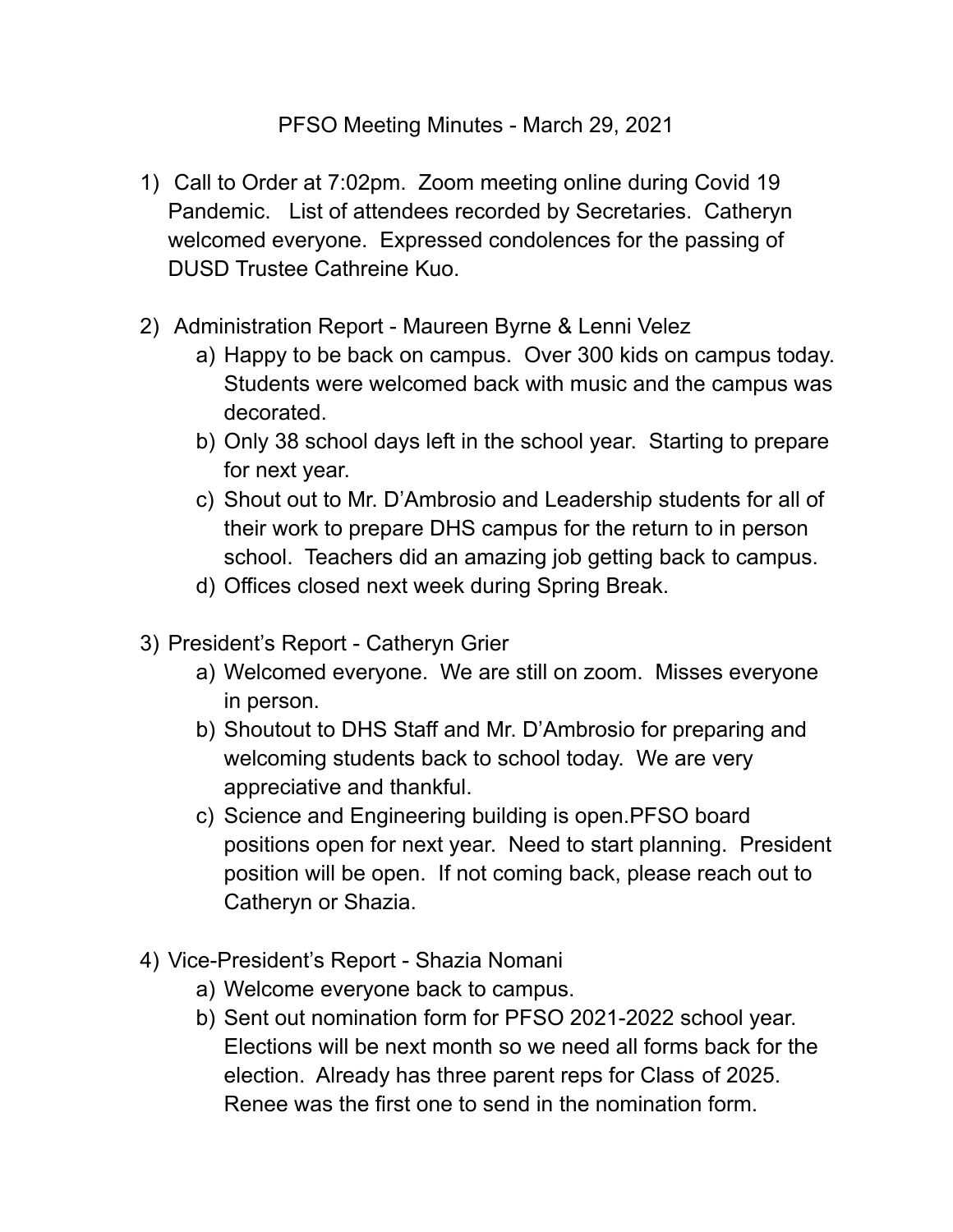- 5) Secretary's Report Irene Padnos & Leslie Portugal
	- a) **M032921-01** Approval of February's minutes
- 6) Treasurer's Report/Financial Update Ellen Ladouceur & Christy Li
	- a) Emailed monthly financials.
	- b) Budgeted \$2,000 for academic awards. Larger amount of students applied than thought would. Online is much easier for the students to apply so many more applied. We are over budget by \$1,147.64. **M032921-02** - Approval of \$1,147.64 to increase line item for Academic Awards
	- c) Moving forward with Quickbooks. Paying them to transfer our records over and start training.
- 7) Leadership ASB Report Michael D'Ambrosio & ASB Officers
	- a) Mr. D'Ambrosio: Props to ASB Exec board and Leadership students for all of the campus preparation, decorating and conducting interviews for next year's Leadership class. ASB Officers:
	- b) Eddie: Pieology was a huge success.
	- c) On March 3 second issue of Intuition magazine was released
	- d) Had elections, all online.
	- e) Interviewed over 125 students for next year's Leadership class.
	- f) Football games are back and VB is live streaming.
	- g) Sydney: DUbLead club promotion
	- h) Leadership Legacy creating a mentorship program. Pairing up Leadership upperclassmen with younger Leadership students.
- 8) Funding Requests -

Funding request received from Mr. D'Ambrosio and Ms. Blanchard on behalf of Video Production for 2021 Film Festival. Planning a drive-in movie film festival. Need to pay for two nights of renting all screens, equipment, etc. for the festival. Price is \$2,600 a night. Trying to get sponsorships to pay for festival but companies are not able to support. During the meeting, Teretha Allaway donated \$1,000 to Video Productions for the festival. May need to do a grant to ASB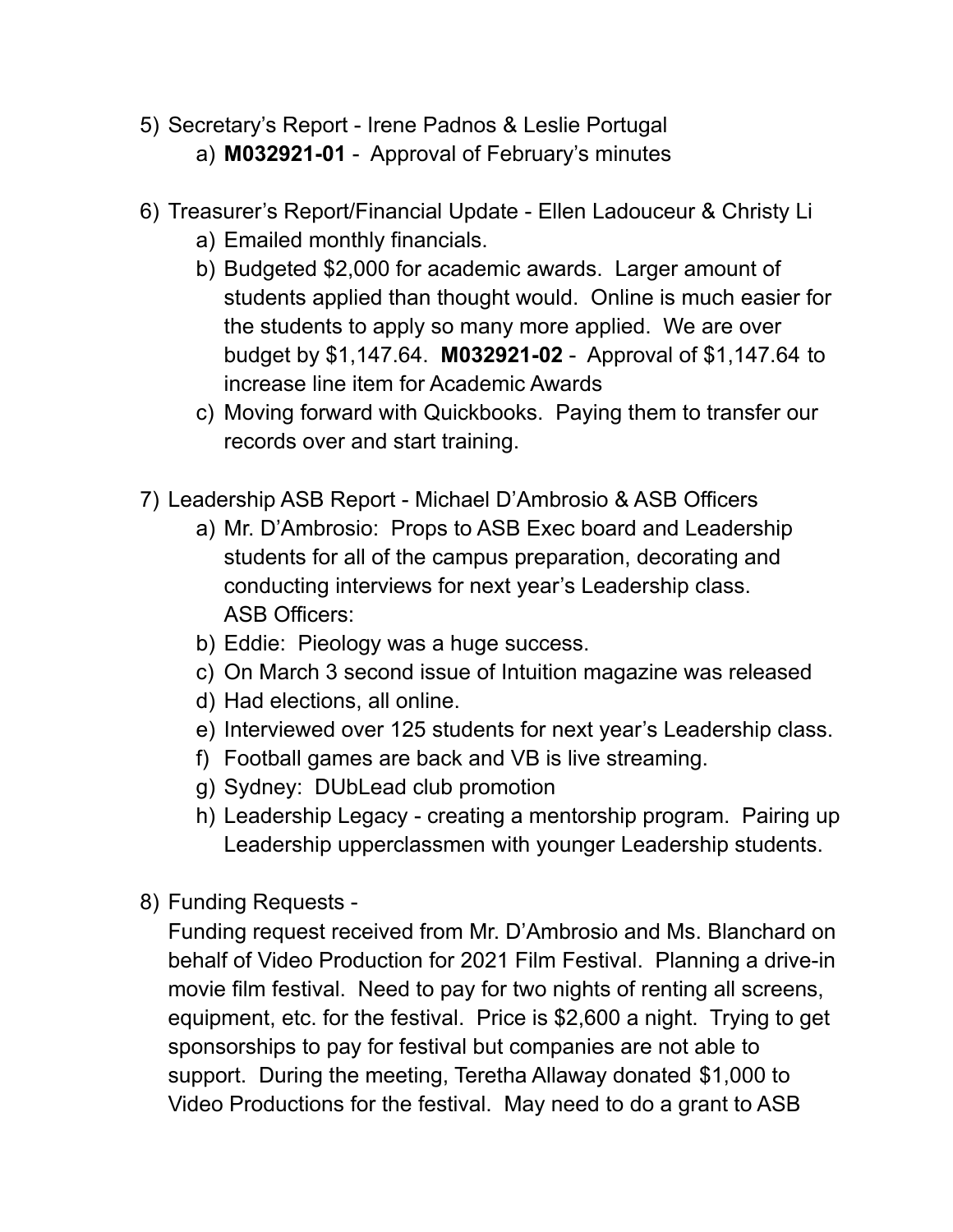because of the high amount. Still researching details on how to put this event on. Still working on details of the event. **M032921-03** - Approval of funding up to \$3,000 to Video Productions for 2021 Film Festival

- 9) Club & Class Reports
	- a) **Robotics Club** Busy with elections. Have more than 100 members.
	- b) **Class of 2021** Very exciting things going on. April 20 is our Senior Drive in event. Showing Shrek and the Concord Drive in. Free boba. Showing Senior slideshow. Seniors only event. Might be able to do an outdoor Bachelorette. Enchanted Evening of grad nite on May 29 at Alameda County Fairgrounds. Cost per student is \$80. Has questions, can we include Valley High students, per Maureen yes include them. on 04/20, seniors only. Can we sell tickets through PFSO online only thru the PFSO website? Will send Shazia and Ellen an email with all detail. Need a waiver from all students. Have a google waiver. Laurel will send to Barna for review. Shazia sent parent reps info about insurance. Laurel will send again. Raffling off baskets for seniors, can other classes contribute and support? More info will be sent out. Can not do a ''raffle", need to tweak give away. Will discuss offline.
	- c) **Class of 2022** New class officers working with current officers on prom and Senior Ball venues. Working on next year already.
	- d) **Class of 2023** None
	- e) **Class of 2024** Ongoing officer fundraiser on the 24th of every month, asking parents to donate \$24. Still working with Farm Fresh fundraiser. DHS Boosters - Athletics/Band/Drama
	- f) **Athletics** None
	- g) **Band** Working on many things. Senior night this Saturday at Football game. Including Color Guard and Percussion. Band competitions are still happening . Very impressed with the virtual district wide concert.